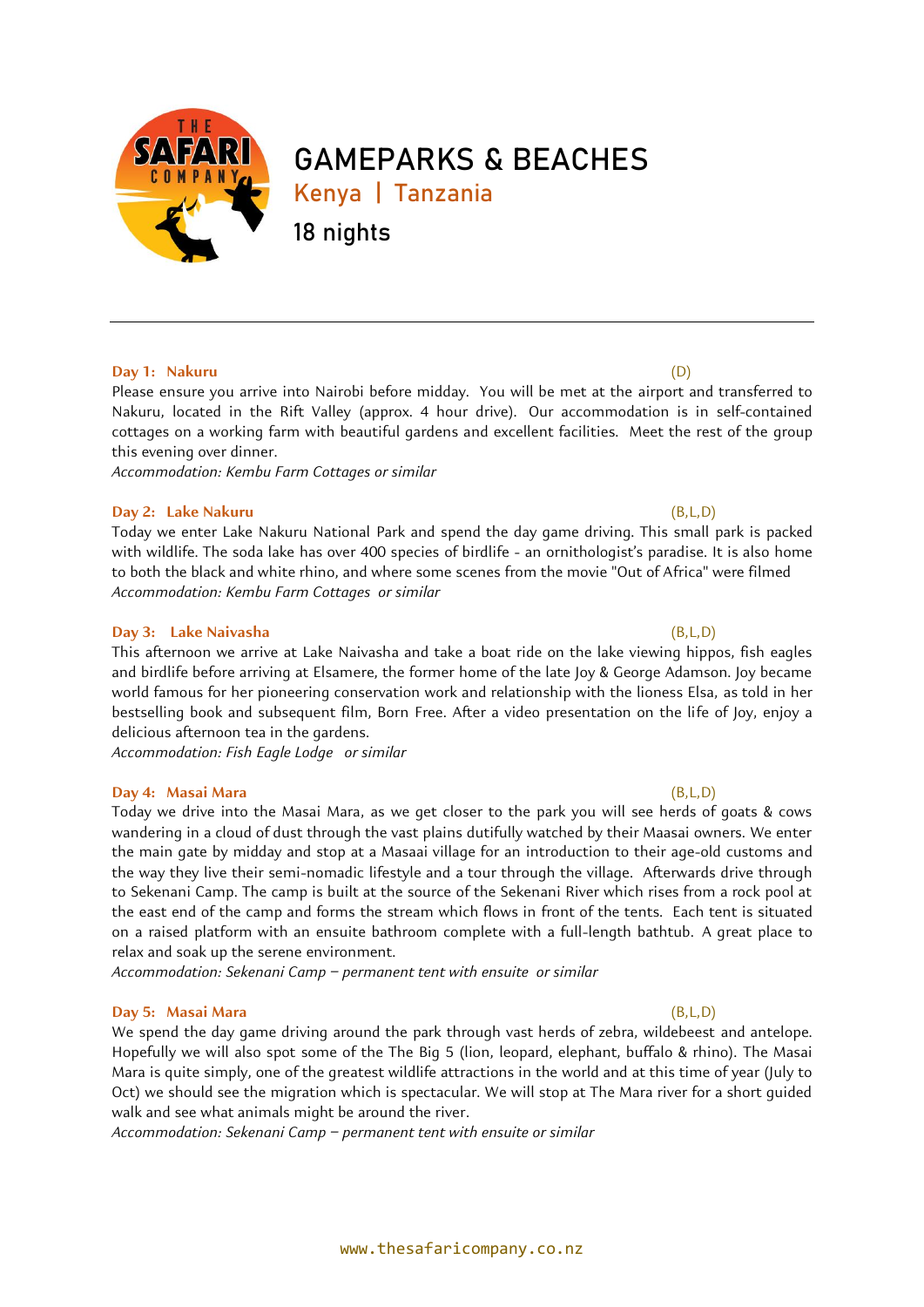Today we journey through the Rift Valley and up the escarpment where we stop for photo opportunities, before continuing on to Nairobi, Kenya's capital. Tonight you might like to eat in the famous Carnivores Restaurant which is located in the grounds of our hotel. *Accommodation: Tamarind Tree Hotel or similar*

### **Day 7: Nairobi** (B)

Free day to kick-back, catch up on your washing, emails, shopping, sort through your photos etc. There is a good choice of restaurants and bars close-by, plus a modern supermarket where you can stock up on personal supplies. Option to visit the nearby elephant orphanage at the David Sheldrick Wildlife Trust. Best known for their work to protect elephants, the Sheldrick Wildlife Trust (SWT) operates the most successful orphan elephant rescue and rehabilitation program in the world. It is well worth a visit – you never know you might come away with a new member to your family! *Accommodation: Tamarind Tree Hotel or similar*

### **Day 8: Karatu** (B,L,D)

Today we cross into Tanzania via the Namanga border and drive through Arusha and the northern highlands. After climbing the Manyara Escarpment, the vegetation becomes more lush and green, especially around the highlands of Karatu where we overnight. The extinct volcano of Ol Deani has gentle slopes and is a prominent feature of the landscape.

*Accommodation: Kudu Lodge or similar*

### **Day 9: Serengeti** (B,L,D)

You will be picked up this morning in 4WD vehicles and driven to The Serengeti National Park. It is the largest national park in Tanzania and is famous for its migratory herd of more than 1.5 million wildebeest, along with masses of zebra and of course their predators. This afternoon enjoy a game drive before arriving at our tented camp.

*Accommodation: Kati Kati Camp – permanent tent with ensuite or similar*

### **Day 10: Serengeti – Ngorongoro** (B,L,D)

Morning game drive before travelling across the plains to Naabi Hill where we stop for lunch. In the afternoon we continue on to Ngorongoro where we overnight on the edge of the crater rim. *Accommodation: Rhino Lodge or similar*

### **Day 11: Ngorongoro Crater - Arusha** (B,L)

Ngorongoro Crater is a huge volcanic caldera covering 264 sq km. Measuring over 16 km across and 610 metres deep it is home to many animals including black rhino, hyena, jackal and the densest lion population in the world. This morning we descend into the crater for a game drive then after lunch we will drive back to Arusha where we overnight.

*Accommodation: Mt Meru Hotel or similar*

### **Day 12: Arusha - Marangu** (B,D)

Today we visit Shanga River House. The Shanga Foundation was set up to provide locals with disabilities the chance to learn a craft and earn a living. You will be impressed with the unique, quality products, handmade from recycled materials. We will have our lunch here at the restaurant. Later this afternoon we arrive in Marangu which is situated on the lower slopes of Mount Kilimanjaro. Our accommodation for the next two nights has magnificent views of the mountain. *Accommodation: Marangu Hotel or similar*

### **Day 13: Marangu** (B,L,D)

Today you will learn about the Chagga people - [Bantu](https://en.wikipedia.org/wiki/Bantu_languages) speaking [indigenous](https://en.wikipedia.org/wiki/Indigenous_peoples_of_Africa) Africans and the third largest ethnic group in [Tanzania.](https://en.wikipedia.org/wiki/Tanzania) Enjoy a walk through the village with a local guide, wander through banana and coffee plantations and explore the caves – an elaborate system of underground tunnels and caves once used to hide the Chagga people and livestock from marauding Maasai.

### **Day 6: Nairobi** (B,L)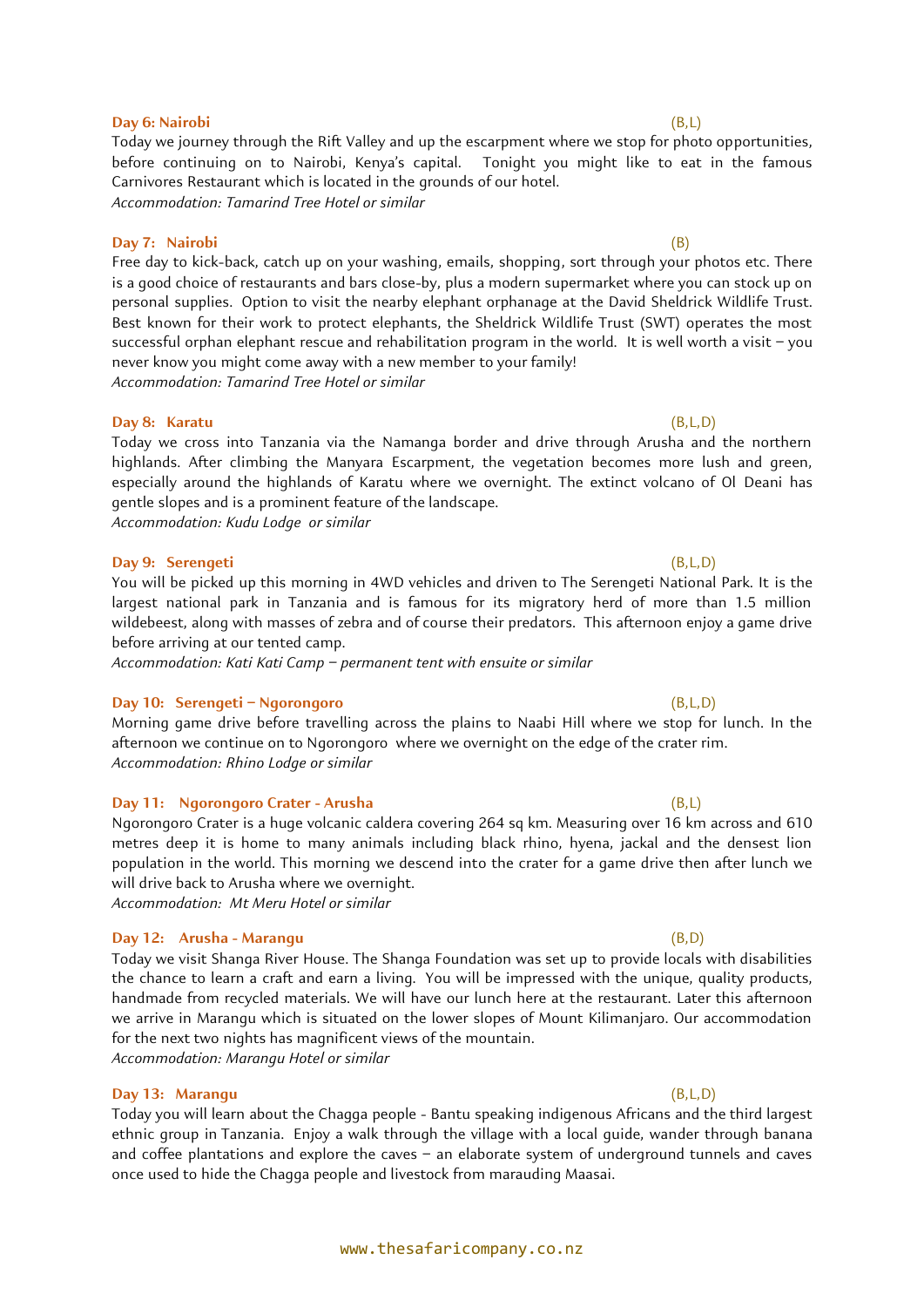*Accommodation: Marangu Hotel or similar*

### **Day 14: Stone Town, Zanzibar** (B)

Today we will take a domestic flight from Kilimanjaro Airport to Zanzibar and transfer to "Town". Little has changed in the last 200 years in Stone Town. It is a place of winding alleys, bustling bazaars,

mosques and grand Arab houses whose original owners vied with each other over the extravagance of their dwellings. This one-upmanship is particularly reflected in the brass-studded, carved, wooden doors - there are more than 500 different examples of this handiwork. The afternoon is free to explore the fascinating labyrinth of narrow streets and alleyways. Later watch the sun sink into the sea over a cocktail before dinner.

*Accommodation: Forodhani Park Hotel or similar*

### **Day 15: Spice Tour - Nungwi** (B)

Fragrant cloves, nutmeg, cinnamon, pepper and many other spices brought the Sultans of Oman and the beginnings of the infamous slave trade to Zanzibar. Our half day tour will wow you with the sheer number of spices produced and their incredible value for many ailments. Later this afternoon we drive to Nungwi Beach at the northern end of the island.

*Accommodation: Amaan Bungalows or similar*

### **Days 16/17: Nungwi, Zanzibar** (B)

Two free days to relax and unwind on Nungwi Beach. Diving, fishing and sailing on a Dhow are just some of the optional activities you can do here. At the end of the day there are plenty of bars to enjoy a sunset cocktail and a variety of beachside restaurants to dine in. *Accommodation: Amaan Bungalows or similar*

### **Day 18: Stone Town, Zanzibar** (B)

Today we head back to Stone Town where you will have free time to do shopping or exploring. Our last night together will be spent over a fine meal and refreshments whilst taking stock of our whole adventure!

*Accommodation: Forodhani Park Hotel or similar*

### **Day 19: Departure day** (B)

**DEPARTURES** 

17 September 2022 17 June 2023 29 July 2023

09 September 2023 21 October 2023

You will be transferred to Zanzibar Airport today for your onward flight.

### **PRICE**

NZ\$8,700 per person twin share NZ\$1,300 single supplement *Prices subject to change until confirmed and paid in full.*